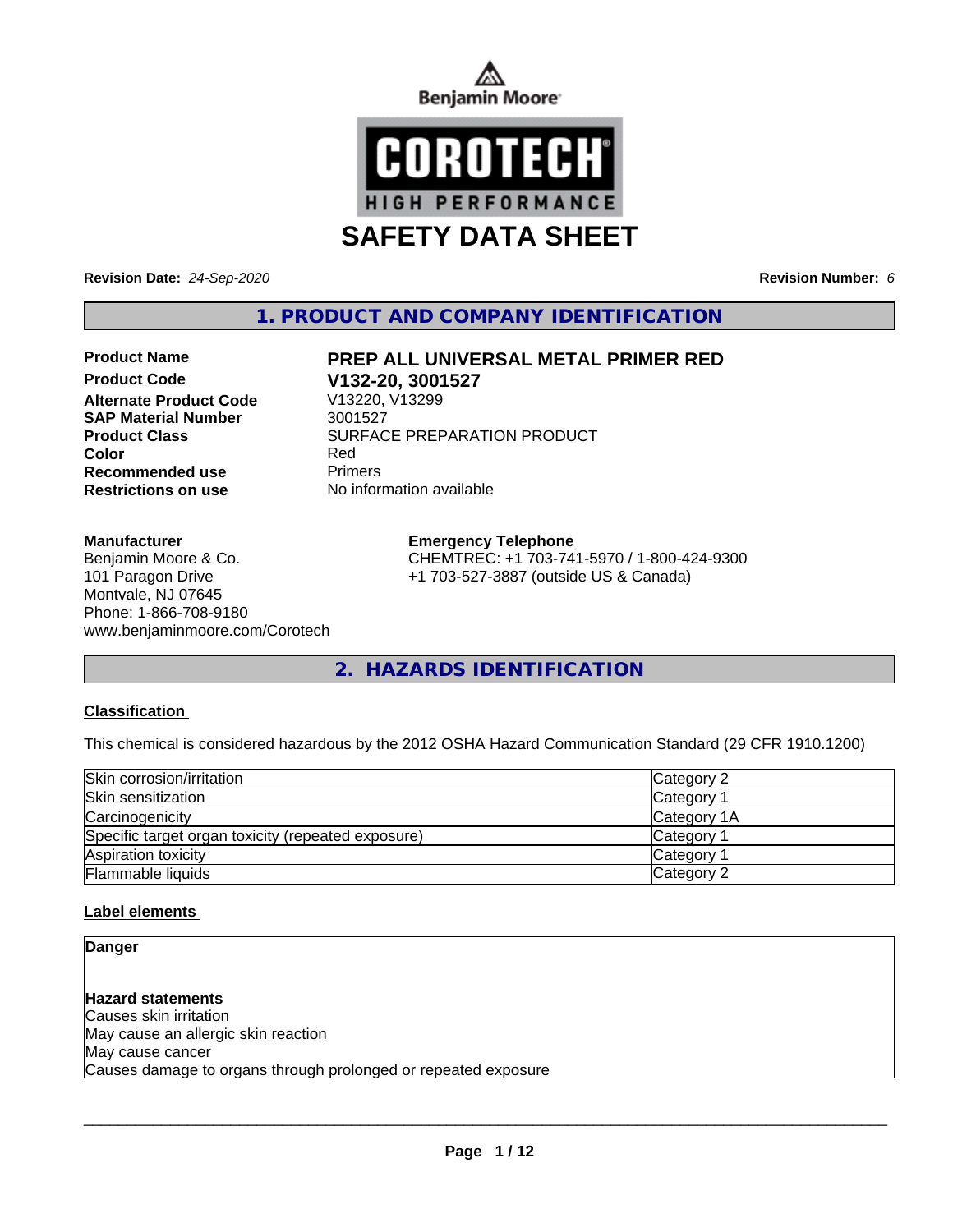May be fatal if swallowed and enters airways Highly flammable liquid and vapor

**Appearance** liquid **Odor in the original of the original of the original of the original of the original of the original of the original of the original of the original of the original of the original of the original of t** 

### **Precautionary Statements - Prevention**

Obtain special instructions before use Do not handle until all safety precautions have been read and understood Use personal protective equipment as required Wash face, hands and any exposed skin thoroughly after handling Contaminated work clothing should not be allowed out of the workplace Wear protective gloves Do not breathe dust/fume/gas/mist/vapors/spray Do not eat, drink or smoke when using this product Keep away from heat, hot surfaces, sparks, open flames and other ignition sources. No smoking Keep container tightly closed Ground/bond container and receiving equipment Use explosion-proof electrical/ventilating/lighting/equipment Use only non-sparking tools Take precautionary measures against static discharge

### **Precautionary Statements - Response**

IF exposed or concerned: Get medical advice/attention **Skin** If skin irritation or rash occurs: Get medical advice/attention IF ON SKIN (or hair): Remove/Take off immediately all contaminated clothing. Rinse skin with water/shower Wash contaminated clothing before reuse **Ingestion** IF SWALLOWED: Immediately call a POISON CENTER or doctor/physician Do NOT induce vomiting **Fire**

In case of fire: Use CO2, dry chemical, or foam for extinction

**Precautionary Statements - Storage**

Store locked up Store in a well-ventilated place. Keep cool

### **Precautionary Statements - Disposal**

Dispose of contents/container to an approved waste disposal plant

### **Hazards not otherwise classified (HNOC)**

Rags, steel wool or waste soaked with this product may spontaneously catch fire if improperly discarded

### **Other information**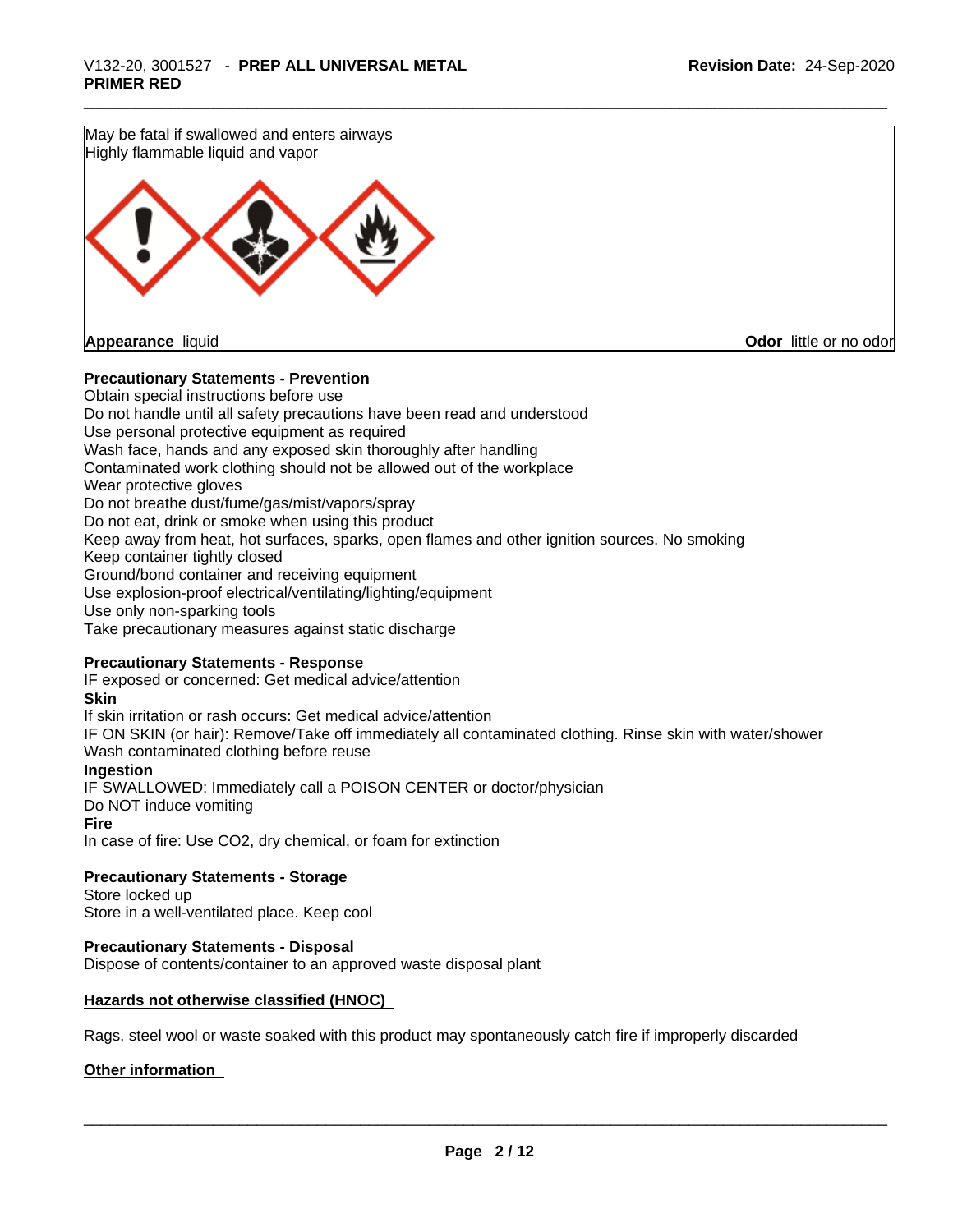No information available

### **3. COMPOSITION INFORMATION ON COMPONENTS**

| <b>Chemical name</b>                       | <b>CAS No.</b> | Weight-%    |
|--------------------------------------------|----------------|-------------|
| Silica, crystalline                        | 14808-60-7     | $20 - 25$   |
| Talc                                       | 14807-96-6     | $20 - 25$   |
| Xvlene                                     | 1330-20-7      | $5 - 10$    |
| Petroleum ether                            | 8032-32-4      | $5 - 10$    |
| Distillates, petroleum, hydrotreated light | 64742-47-8     | $5 - 10$    |
| Iron oxide                                 | 1309-37-1      | $-5$        |
| Ethyl benzene                              | $100 - 41 - 4$ | $-5$        |
| Solvent naphtha, petroleum, light aromatic | 64742-95-6     | 1 - 5       |
| Methyl ethyl ketoxime                      | 96-29-7        | $0.1 - 0.5$ |

## **4. FIRST AID MEASURES**

### **Description of first aid measures**

| <b>General Advice</b>                            | If symptoms persist, call a physician. Show this safety data sheet to the doctor in<br>attendance.                                                                                                                                  |
|--------------------------------------------------|-------------------------------------------------------------------------------------------------------------------------------------------------------------------------------------------------------------------------------------|
| <b>Eye Contact</b>                               | Immediately flush with plenty of water. After initial flushing, remove any contact<br>lenses and continue flushing for at least 15 minutes. Keep eye wide open while<br>rinsing. If symptoms persist, call a physician.             |
| <b>Skin Contact</b>                              | Wash off immediately with soap and plenty of water while removing all<br>contaminated clothes and shoes. If skin irritation persists, call a physician. Wash<br>clothing before reuse. Destroy contaminated articles such as shoes. |
| Inhalation                                       | Move to fresh air. If symptoms persist, call a physician.<br>If not breathing, give artificial respiration. Call a physician immediately.                                                                                           |
| Ingestion                                        | Clean mouth with water and afterwards drink plenty of water. Do not induce<br>vomiting without medical advice. Never give anything by mouth to an unconscious<br>person. Consult a physician.                                       |
| <b>Protection Of First-Aiders</b>                | Use personal protective equipment.                                                                                                                                                                                                  |
| <b>Most Important</b><br><b>Symptoms/Effects</b> | May cause allergic skin reaction.                                                                                                                                                                                                   |
| <b>Notes To Physician</b>                        | Treat symptomatically.                                                                                                                                                                                                              |
|                                                  | 5. FIRE-FIGHTING MEASURES                                                                                                                                                                                                           |
| <b>Flammable Properties</b>                      | Vapors may travel considerable distance to a source of                                                                                                                                                                              |

ignition and flash back. Vapors may cause flash fire.

**Suitable Extinguishing Media** Foam, dry powder or water. Use extinguishing measures that are appropriate to local circumstances and the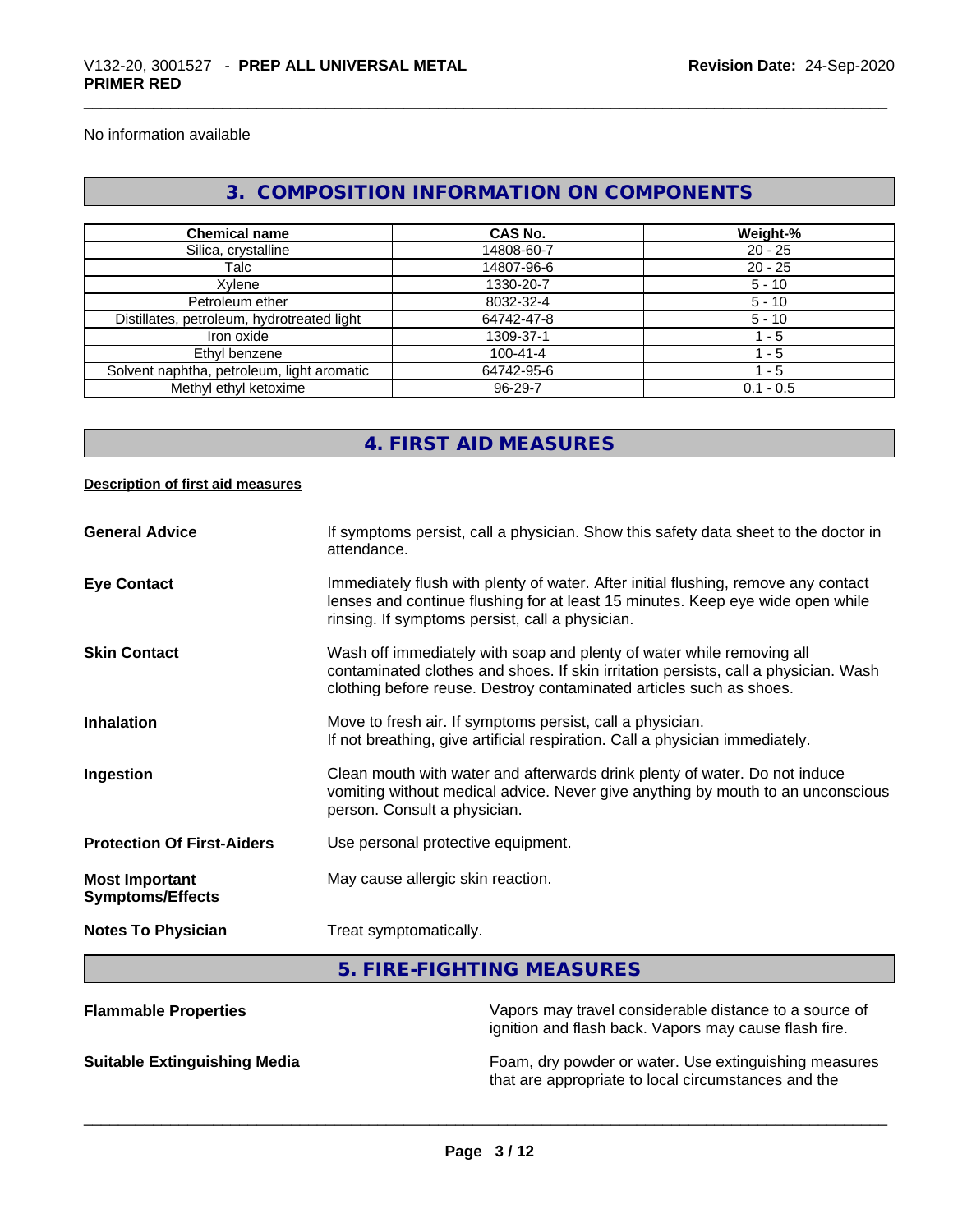|                                                                                  |                 | surrounding environment.                                                                                                                                                                                                                                                                       |                                |  |
|----------------------------------------------------------------------------------|-----------------|------------------------------------------------------------------------------------------------------------------------------------------------------------------------------------------------------------------------------------------------------------------------------------------------|--------------------------------|--|
| Protective equipment and precautions for firefighters                            |                 | As in any fire, wear self-contained breathing apparatus<br>pressure-demand, MSHA/NIOSH (approved or equivalent)<br>and full protective gear.                                                                                                                                                   |                                |  |
| <b>Hazardous combustion products</b>                                             |                 | Burning may result in carbon dioxide, carbon monoxide<br>and other combustion products of varying composition<br>which may be toxic and/or irritating.                                                                                                                                         |                                |  |
| <b>Specific Hazards Arising From The Chemical</b>                                |                 | Flammable. Flash back possible over considerable<br>distance. Keep product and empty container away from<br>heat and sources of ignition. Closed containers may<br>rupture if exposed to fire or extreme heat. Thermal<br>decomposition can lead to release of irritating gases and<br>vapors. |                                |  |
| Sensitivity to mechanical impact                                                 |                 | No                                                                                                                                                                                                                                                                                             |                                |  |
| Sensitivity to static discharge                                                  |                 | Yes                                                                                                                                                                                                                                                                                            |                                |  |
| <b>Flash Point Data</b><br>Flash point (°F)<br>Flash Point (°C)<br><b>Method</b> |                 | 50<br>10<br><b>PMCC</b>                                                                                                                                                                                                                                                                        |                                |  |
| <b>Flammability Limits In Air</b>                                                |                 |                                                                                                                                                                                                                                                                                                |                                |  |
| Lower flammability limit:<br><b>Upper flammability limit:</b>                    |                 | Not available<br>Not available                                                                                                                                                                                                                                                                 |                                |  |
| <b>NFPA</b><br>Health: 2                                                         | Flammability: 3 | Instability: 0                                                                                                                                                                                                                                                                                 | <b>Special: Not Applicable</b> |  |
| <b>NFPA Legend</b><br>0 - Not Hazardous<br>1 - Slightly<br>2 - Moderate          |                 |                                                                                                                                                                                                                                                                                                |                                |  |

2 - Moderate

- 3 High
- 4 Severe

*The ratings assigned are only suggested ratings, the contractor/employer has ultimate responsibilities for NFPA ratings where this system is used.*

*Additional information regarding the NFPA rating system is available from the National Fire Protection Agency (NFPA) at www.nfpa.org.*

## **6. ACCIDENTAL RELEASE MEASURES**

| <b>Personal Precautions</b> | Remove all sources of ignition. Take precautions to prevent flashback. Ground<br>and bond all containers and handling equipment. Take precautionary measures<br>against static discharges. Ensure adequate ventilation. Avoid contact with skin,<br>eyes and clothing. Use personal protective equipment. |
|-----------------------------|-----------------------------------------------------------------------------------------------------------------------------------------------------------------------------------------------------------------------------------------------------------------------------------------------------------|
| <b>Other Information</b>    | Prevent further leakage or spillage if safe to do so. Do not allow material to<br>contaminate ground water system. Prevent product from entering drains. Do not<br>flush into surface water or sanitary sewer system. Local authorities should be                                                         |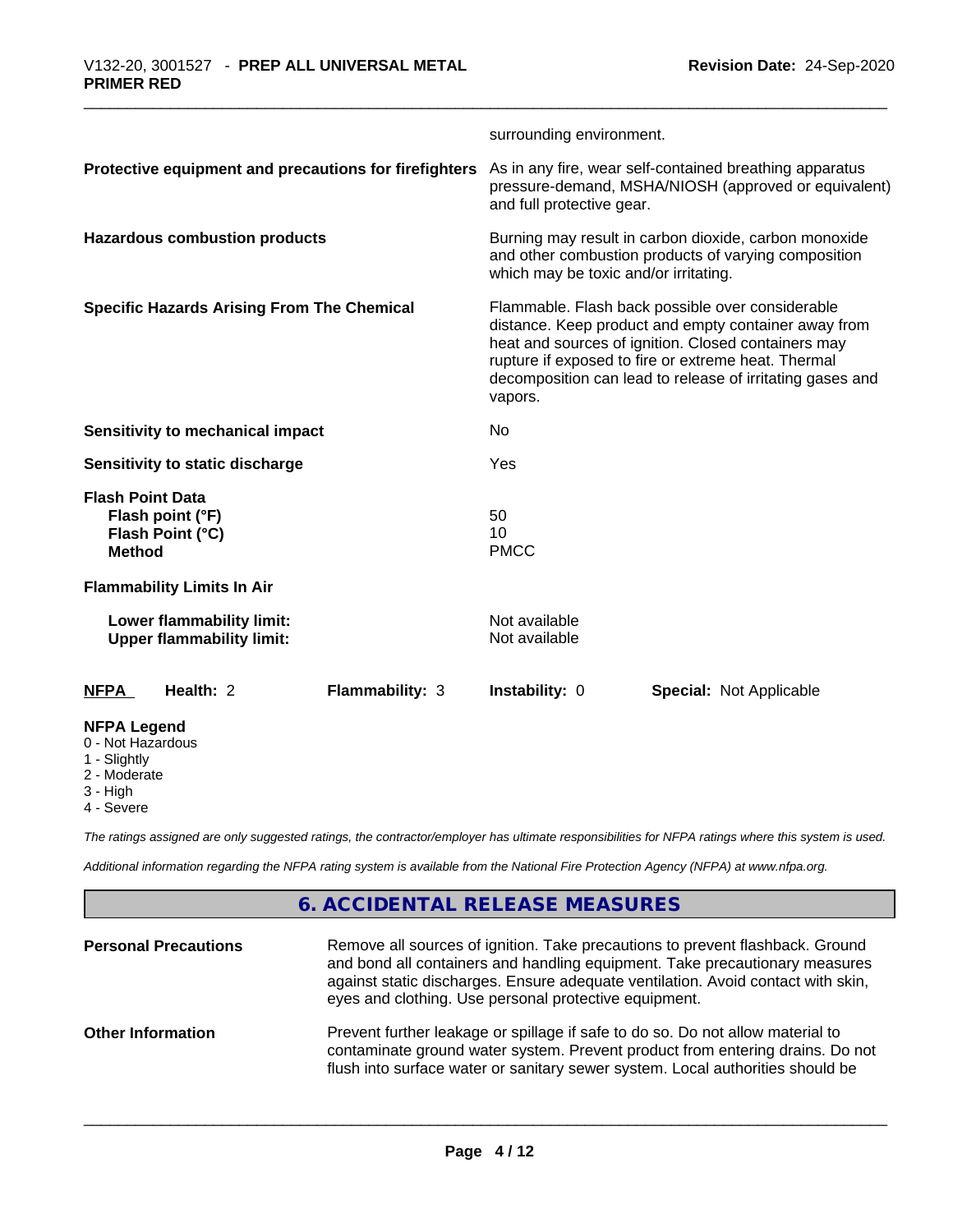|                                  | advised if significant spillages cannot be contained.                                                                                                                                                                                                                                                                                                                                                                                          |  |
|----------------------------------|------------------------------------------------------------------------------------------------------------------------------------------------------------------------------------------------------------------------------------------------------------------------------------------------------------------------------------------------------------------------------------------------------------------------------------------------|--|
| <b>Environmental precautions</b> | See Section 12 for additional Ecological Information.                                                                                                                                                                                                                                                                                                                                                                                          |  |
| <b>Methods for Cleaning Up</b>   | Dam up. Soak up with inert absorbent material. Use a non-sparking or explosion<br>proof means to transfer material to a sealed, appropriate container for disposal.<br>Clean contaminated surface thoroughly.                                                                                                                                                                                                                                  |  |
|                                  | 7. HANDLING AND STORAGE                                                                                                                                                                                                                                                                                                                                                                                                                        |  |
| <b>Handling</b>                  | Avoid contact with skin, eyes and clothing. Wear personal protective equipment.<br>Do not breathe vapors or spray mist. Use only in ventilated areas. Prevent vapor<br>build-up by providing adequate ventilation during and after use.                                                                                                                                                                                                        |  |
|                                  | Take precautionary measures against static discharges. To avoid ignition of<br>vapors by static electricity discharge, all metal parts of the equipment must be<br>grounded. Keep away from heat, sparks and flame. Do not smoke. Extinguish all<br>flames and pilot lights, and turn off stoves, heaters, electric motors and other<br>sources of ignition during use and until all vapors are gone. Ignition and/or flash<br>back may occur. |  |
| <b>Storage</b>                   | Keep containers tightly closed in a dry, cool and well-ventilated place. Keep away<br>from heat. Keep away from open flames, hot surfaces and sources of ignition.<br>Keep in properly labeled containers. Keep out of the reach of children.                                                                                                                                                                                                  |  |
|                                  | <b>DANGER</b> - Rags, steel wool or waste soaked with this product may<br>spontaneously catch fire if improperly discarded. Immediately after use, place<br>rags, steel wool or waste in a sealed water-filled metal container.                                                                                                                                                                                                                |  |
| <b>Incompatible Materials</b>    | Incompatible with strong acids and bases and strong oxidizing agents.                                                                                                                                                                                                                                                                                                                                                                          |  |
|                                  | Technical measures/Precautions Ensure adequate ventilation. Use only where airflow will keep vapors from building<br>up in or near the work area in adjoining rooms. Comply with all national, state, and<br>local codes pertaining to the storage, handling, dispensing and disposal of<br>flammable liquids.                                                                                                                                 |  |
|                                  | Dissipate static electricity during transfer by grounding and bonding containers<br>and equipment before transferring material. All equipment should be non-sparking<br>and explosion proof. Use explosion proof electrical equipment for ventilation,<br>lighting and material handling.                                                                                                                                                      |  |

# **8. EXPOSURE CONTROLS/PERSONAL PROTECTION**

## **Exposure Limits**

| <b>Chemical name</b> | <b>ACGIH TLV</b>                                                             | <b>OSHA PEL</b>                                                                      |
|----------------------|------------------------------------------------------------------------------|--------------------------------------------------------------------------------------|
| Silica, crystalline  | TWA: $0.025$ mg/m <sup>3</sup> respirable<br>particulate matter              | $50 \mu g/m3$ - TWA Respirable crystalline<br>silica 50 $\mu$ g/m <sup>3</sup> - TWA |
| Talc                 | TWA: $2 \text{ mg/m}^3$ particulate matter                                   | 20 mppcf - TWA                                                                       |
|                      | containing no asbestos and <1%<br>crystalline silica, respirable particulate |                                                                                      |
|                      | matter                                                                       |                                                                                      |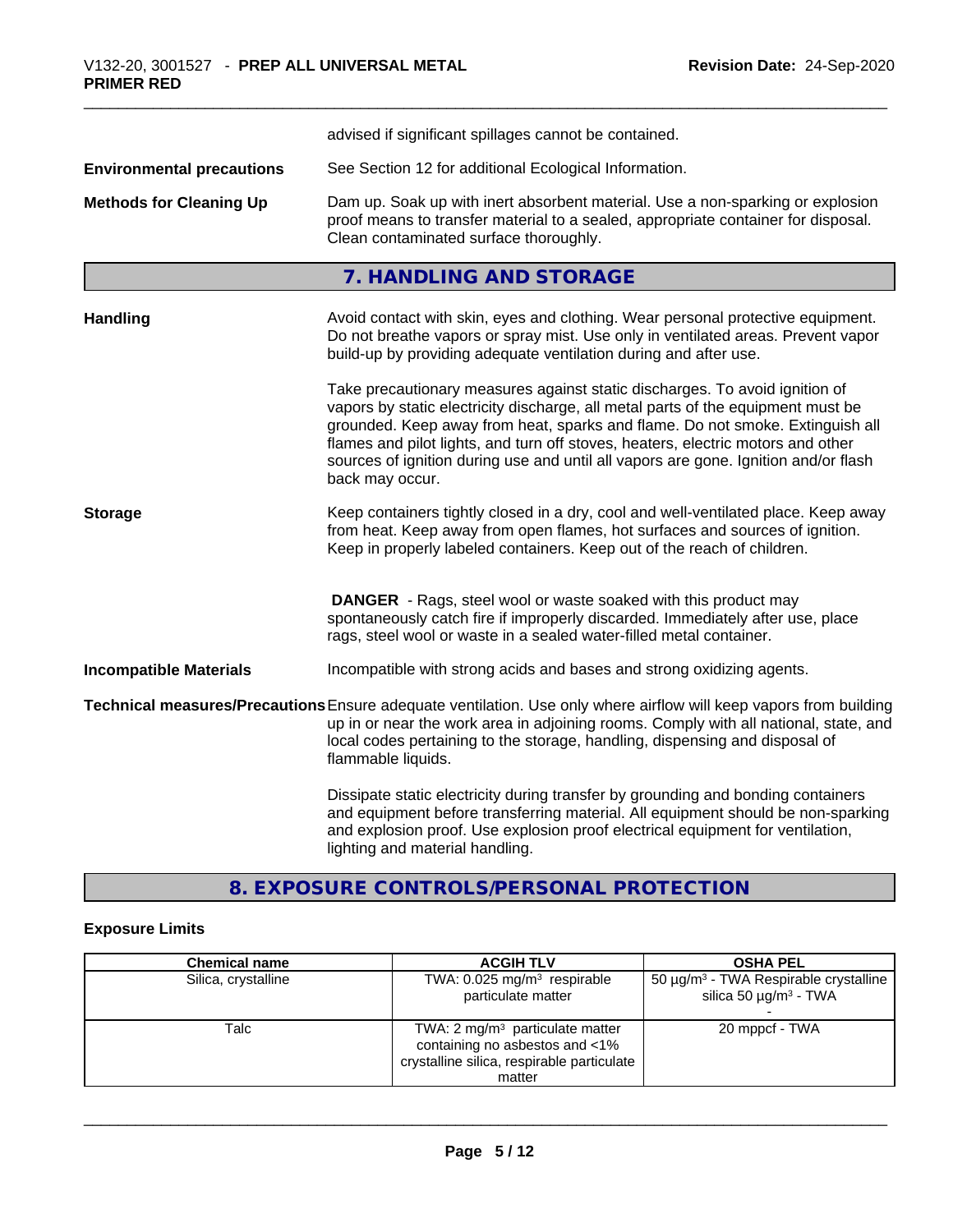| Xylene        | STEL: 150 ppm                         | 100 ppm - TWA                    |
|---------------|---------------------------------------|----------------------------------|
|               | TWA: 100 ppm                          | 435 mg/m $3$ - TWA               |
| Iron oxide    | TWA: 5 $mg/m3$ respirable particulate | 10 mg/m $3$ - TWA                |
|               | matter                                | 15 mg/m <sup>3</sup> - TWA Rouge |
|               |                                       | 5 mg/m <sup>3</sup> - TWA Rouge  |
| Ethyl benzene | TWA: 20 ppm                           | 100 ppm - TWA                    |
|               |                                       | 435 mg/m <sup>3</sup> - TWA      |

### **Legend**

ACGIH - American Conference of Governmental Industrial Hygienists Exposure Limits OSHA - Occupational Safety & Health Administration Exposure Limits N/E - Not Established

| <b>Appropriate engineering</b><br>controls |                                                                                                                                                                                                                                                                                                                                                                     |
|--------------------------------------------|---------------------------------------------------------------------------------------------------------------------------------------------------------------------------------------------------------------------------------------------------------------------------------------------------------------------------------------------------------------------|
| <b>Engineering Measures</b>                | Ensure adequate ventilation, especially in confined areas.                                                                                                                                                                                                                                                                                                          |
| <b>Personal Protective Equipment</b>       |                                                                                                                                                                                                                                                                                                                                                                     |
| <b>Eye/Face Protection</b>                 | Safety glasses with side-shields. If splashes are likely to occur, wear Tightly<br>fitting safety goggles.                                                                                                                                                                                                                                                          |
| <b>Skin Protection</b>                     | Long sleeved clothing. Protective gloves.                                                                                                                                                                                                                                                                                                                           |
| <b>Respiratory Protection</b>              | Use only with adequate ventilation. In operations where exposure limits are<br>exceeded, use a NIOSH approved respirator that has been selected by a<br>technically qualified person for the specific work conditions. When spraying the<br>product or applying in confined areas, wear a NIOSH approved respirator<br>specified for paint spray or organic vapors. |
| <b>Hygiene Measures</b>                    | Avoid contact with skin, eyes and clothing. Remove and wash contaminated<br>clothing before re-use. Wash thoroughly after handling.                                                                                                                                                                                                                                 |

### **9. PHYSICAL AND CHEMICAL PROPERTIES**

**Appearance** liquid **and a limitation of the contract of the contract of the contract of the contract of the contract of the contract of the contract of the contract of the contract of the contract of the contract of the c Odor Threshold** No information available **Density (lbs/gal)** 11.2 - 11.6 **Specific Gravity** 1.34 - 1.39 **pH** No information available **Viscosity (cps)** No information available **Solubility(ies)** No information available **Water solubility**<br> **Evaporation Rate**<br> **Evaporation Rate**<br> **Evaporation Rate Vapor pressure** No information available **Vapor density**<br> **We Solids**<br>
We Solid Wi, % Solids
2019 Wt. % Solids **Vol. % Solids** 45 - 55 **Wt. % Volatiles** 25 - 35 **Vol. % Volatiles** 45 - 55 **VOC Regulatory Limit (g/L)** < 400 **Boiling Point (°F)** 241 **Boiling Point (°C)**<br> **Boiling Point (°F)**<br> **Preezing point (°F)**<br> **Preezing point (°F) Freezing point (°F) Freezing Point (°C)** No information available

little or no odor **No information available**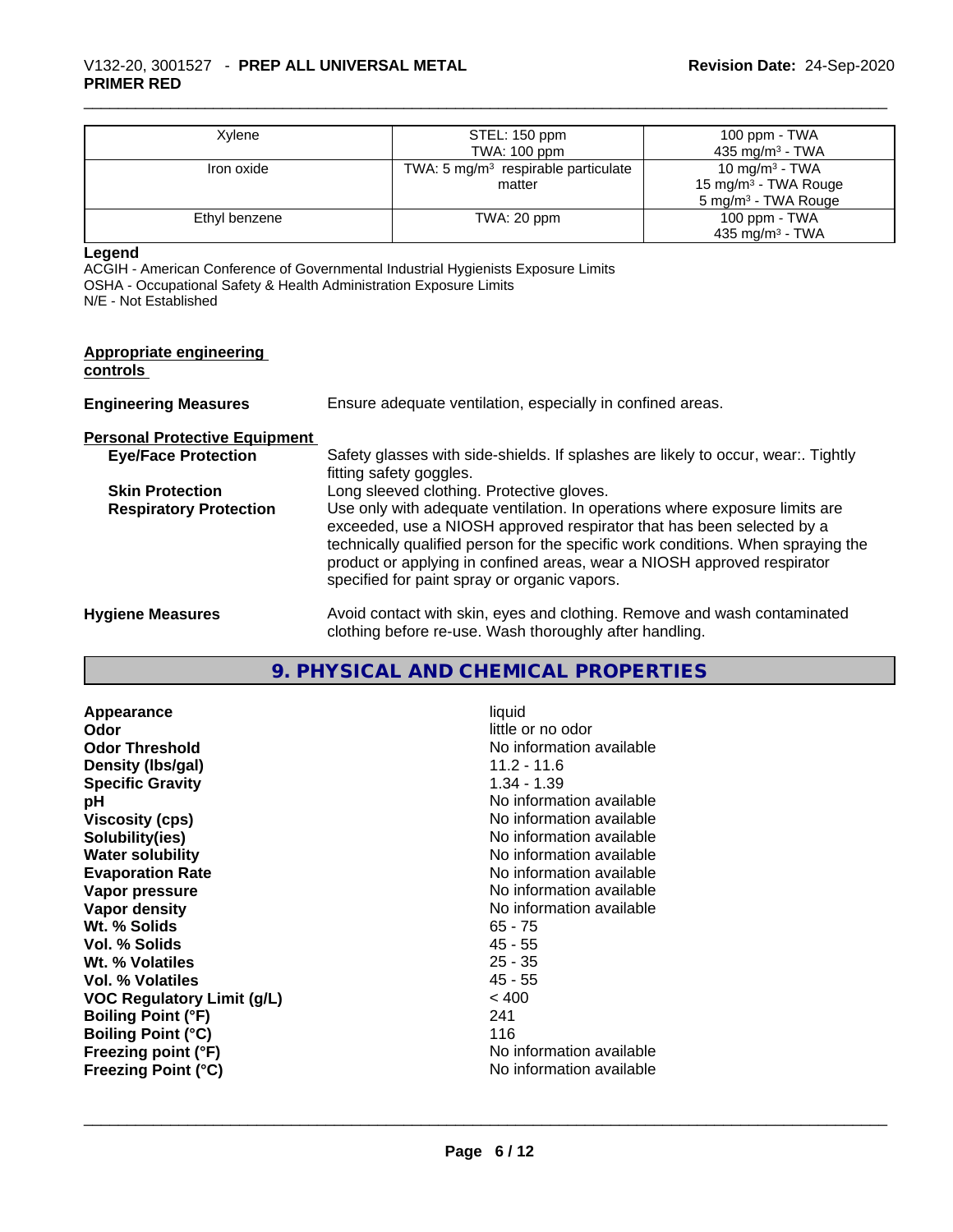| Flash point (°F)                      | 50                       |
|---------------------------------------|--------------------------|
| Flash Point (°C)                      | 10                       |
| <b>Method</b>                         | <b>PMCC</b>              |
| Flammability (solid, gas)             | Not applicable           |
| <b>Upper flammability limit:</b>      | No information available |
| Lower flammability limit:             | No information available |
| <b>Autoignition Temperature (°F)</b>  | No information available |
| <b>Autoignition Temperature (°C)</b>  | No information available |
| <b>Decomposition Temperature (°F)</b> | No information available |
| Decomposition Temperature (°C)        | No information available |
| <b>Partition coefficient</b>          | No information available |

## **10. STABILITY AND REACTIVITY**

| <b>Reactivity</b>                       | No data available                                                                                                         |
|-----------------------------------------|---------------------------------------------------------------------------------------------------------------------------|
| <b>Chemical Stability</b>               | Stable under normal conditions. Hazardous polymerisation<br>does not occur.                                               |
| <b>Conditions to avoid</b>              | Keep away from open flames, hot surfaces, static<br>electricity and sources of ignition. Sparks. Elevated<br>temperature. |
| <b>Incompatible Materials</b>           | Incompatible with strong acids and bases and strong<br>oxidizing agents.                                                  |
| <b>Hazardous Decomposition Products</b> | Thermal decomposition can lead to release of irritating<br>gases and vapors.                                              |
| Possibility of hazardous reactions      | None under normal conditions of use.                                                                                      |

## **11. TOXICOLOGICAL INFORMATION**

| <b>Product Information</b>               |                                                                                                                                                                                                               |
|------------------------------------------|---------------------------------------------------------------------------------------------------------------------------------------------------------------------------------------------------------------|
| Information on likely routes of exposure |                                                                                                                                                                                                               |
| <b>Principal Routes of Exposure</b>      | Eye contact, skin contact and inhalation.                                                                                                                                                                     |
| <b>Acute Toxicity</b>                    |                                                                                                                                                                                                               |
| <b>Product Information</b>               | Repeated or prolonged exposure to organic solvents may lead to permanent brain<br>and nervous system damage. Intentional misuse by deliberately concentrating and<br>inhaling vapors may be harmful or fatal. |
|                                          | Symptoms related to the physical, chemical and toxicological characteristics                                                                                                                                  |
| <b>Symptoms</b>                          | No information available                                                                                                                                                                                      |
|                                          | Delayed and immediate effects as well as chronic effects from short and long-term exposure                                                                                                                    |
| Eye contact<br><b>Skin contact</b>       | Contact with eyes may cause irritation.<br>May cause skin irritation and/or dermatitis. Prolonged skin contact may defat the                                                                                  |
|                                          |                                                                                                                                                                                                               |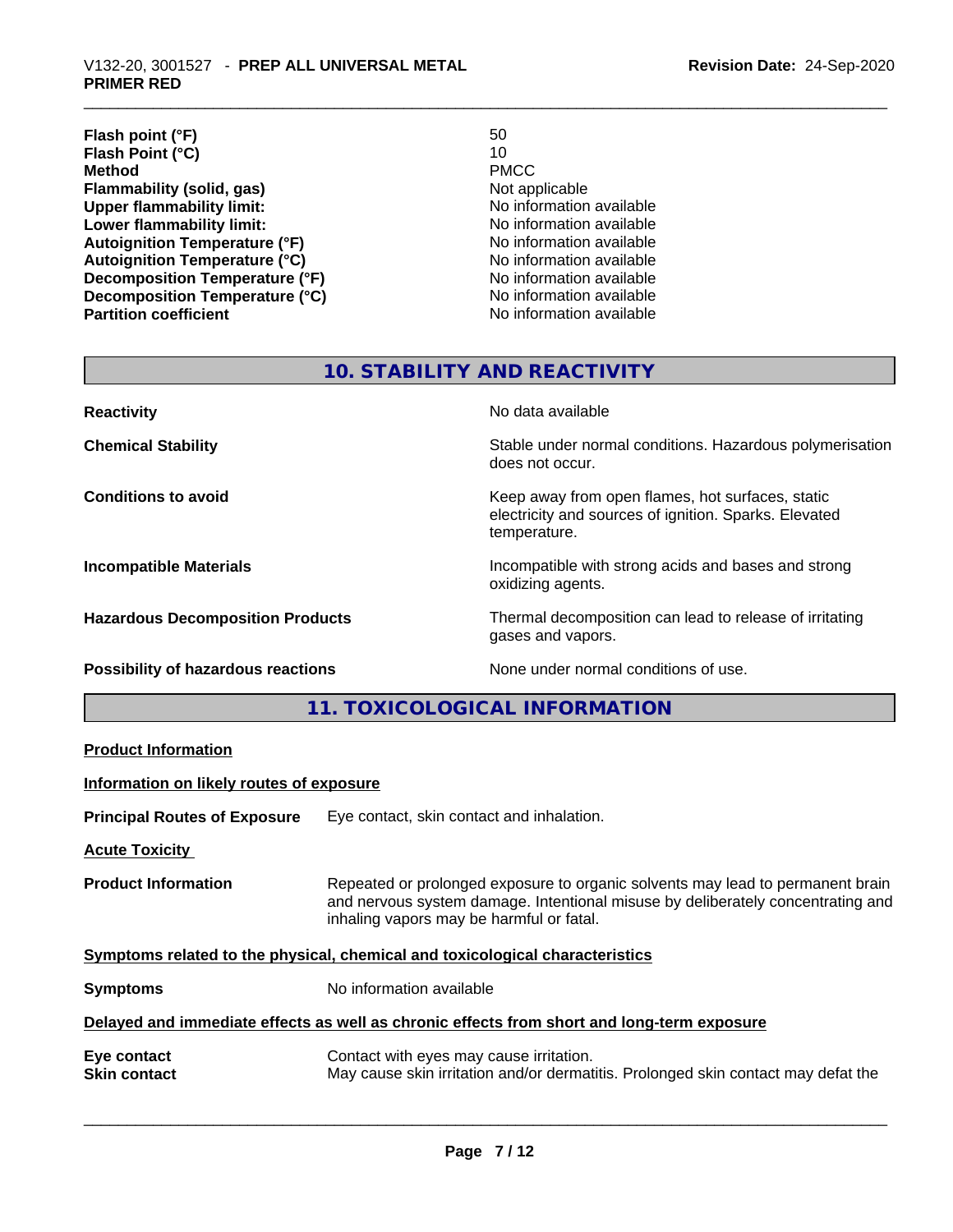|                                 | skin and produce dermatitis.                                                                                                                                                                                                                                  |
|---------------------------------|---------------------------------------------------------------------------------------------------------------------------------------------------------------------------------------------------------------------------------------------------------------|
| Ingestion                       | Harmful if swallowed. Ingestion may cause irritation to mucous membranes. Small<br>amounts of this product aspirated into the respiratory system during ingestion or<br>vomiting may cause mild to severe pulmonary injury, possibly progressing to<br>death. |
| <b>Inhalation</b>               | Harmful by inhalation. High vapor / aerosol concentrations are irritating to the<br>eyes, nose, throat and lungs and may cause headaches, dizziness, drowsiness,<br>unconsciousness, and other central nervous system effects.                                |
| <b>Sensitization</b>            | May cause an allergic skin reaction                                                                                                                                                                                                                           |
| <b>Neurological Effects</b>     | No information available.                                                                                                                                                                                                                                     |
| <b>Mutagenic Effects</b>        | No information available.                                                                                                                                                                                                                                     |
| <b>Reproductive Effects</b>     | No information available.                                                                                                                                                                                                                                     |
| <b>Developmental Effects</b>    | No information available.                                                                                                                                                                                                                                     |
| <b>Target organ effects</b>     | No information available.                                                                                                                                                                                                                                     |
| <b>STOT - repeated exposure</b> | Causes damage to organs through prolonged or repeated exposure if inhaled,<br>Causes damage to organs through prolonged or repeated exposure.                                                                                                                 |
| <b>STOT - single exposure</b>   | May cause disorder and damage to the, Respiratory system.                                                                                                                                                                                                     |
| Other adverse effects           | No information available.                                                                                                                                                                                                                                     |
| <b>Aspiration Hazard</b>        | May be harmful if swallowed and enters airways. Small amounts of this product<br>aspirated into the respiratory system during ingestion or vomiting may cause mild<br>to severe pulmonary injury, possibly progressing to death.                              |

### **Numerical measures of toxicity**

### **The following values are calculated based on chapter 3.1 of the GHS document**

| <b>ATEmix (oral)</b>          | 20528 mg/kg |
|-------------------------------|-------------|
| <b>ATEmix (dermal)</b>        | 9126 mg/ka  |
| ATEmix (inhalation-dust/mist) | 13.4 ma/L   |

#### **Component Information**

| Chemical name                                               | Oral LD50             | Dermal LD50                | Inhalation LC50          |
|-------------------------------------------------------------|-----------------------|----------------------------|--------------------------|
| Xylene<br>1330-20-7                                         | $=$ 3500 mg/kg (Rat)  | $>$ 4350 mg/kg (Rabbit)    | $= 29.08$ mg/L (Rat) 4 h |
| Petroleum ether<br>8032-32-4                                |                       |                            | $= 3400$ ppm (Rat) 4 h   |
| Distillates, petroleum, hydrotreated<br>light<br>64742-47-8 | $>$ 5000 mg/kg (Rat)  | $>$ 2000 mg/kg (Rabbit)    | $> 5.2$ mg/L (Rat) 4 h   |
| Iron oxide<br>1309-37-1                                     | $> 10000$ mg/kg (Rat) |                            |                          |
| Ethyl benzene<br>$100 - 41 - 4$                             | $= 3500$ mg/kg (Rat)  | $= 15400$ mg/kg (Rabbit)   | $= 17.4$ mg/L (Rat) 4 h  |
| Solvent naphtha, petroleum, light<br>aromatic<br>64742-95-6 | $= 8400$ mg/kg (Rat)  | $>$ 2000 mg/kg (Rabbit)    | $= 3400$ ppm (Rat) 4 h   |
| Methyl ethyl ketoxime<br>$96 - 29 - 7$                      | $= 930$ mg/kg (Rat)   | 1000 - 1800 mg/kg (Rabbit) | $> 4.83$ mg/L (Rat) 4 h  |

### **Chronic Toxicity**

### **Carcinogenicity**

*The information below indicateswhether each agency has listed any ingredient as a carcinogen:.*

|  | Chemical<br>name | .<br>$\mathbf{D}$<br>A | <b>1750</b><br>M<br>. | ``<br>1 I F |
|--|------------------|------------------------|-----------------------|-------------|
|--|------------------|------------------------|-----------------------|-------------|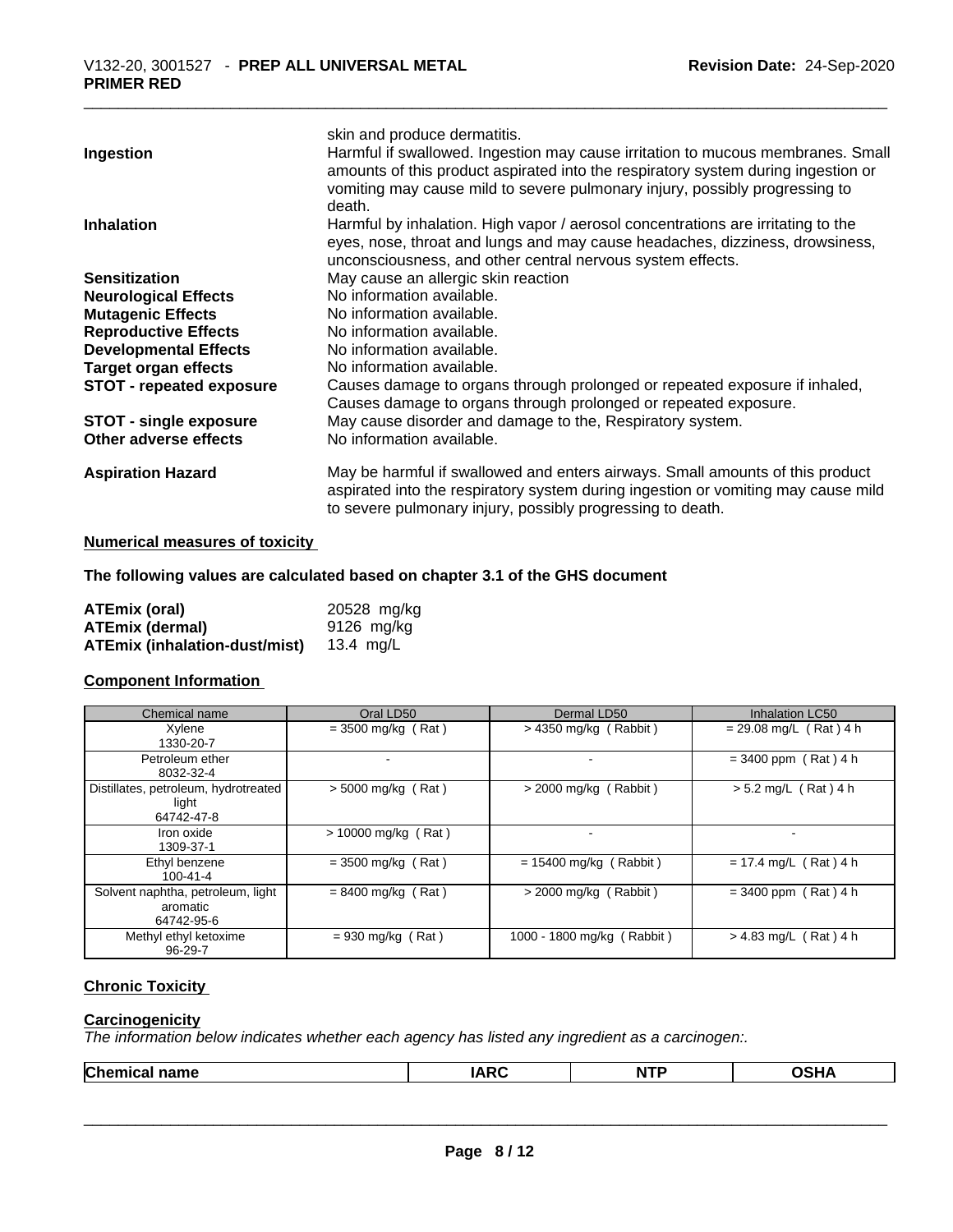# \_\_\_\_\_\_\_\_\_\_\_\_\_\_\_\_\_\_\_\_\_\_\_\_\_\_\_\_\_\_\_\_\_\_\_\_\_\_\_\_\_\_\_\_\_\_\_\_\_\_\_\_\_\_\_\_\_\_\_\_\_\_\_\_\_\_\_\_\_\_\_\_\_\_\_\_\_\_\_\_\_\_\_\_\_\_\_\_\_\_\_\_\_ V132-20, 3001527 - **PREP ALL UNIVERSAL METAL PRIMER RED**

| Silica, crystalline | . - Human Carcinogen              | Known Human<br>Carcinogen | Listed |
|---------------------|-----------------------------------|---------------------------|--------|
| Ethyl benzene       | 2B - Possible Human<br>Carcinoɑen |                           | ∟isted |

• Crystalline Silica has been determined to be carcinogenic to humans by IARC (1) when in respirable form. Risk of cancer depends on duration and level of inhalation exposure to spray mist or dust from sanding the dried paint.

#### **Legend**

IARC - International Agency for Research on Cancer NTP - National Toxicity Program OSHA - Occupational Safety & Health Administration

**12. ECOLOGICAL INFORMATION**

### **Ecotoxicity Effects**

The environmental impact of this product has not been fully investigated.

### **Product Information**

### **Acute Toxicity to Fish**

No information available

### **Acute Toxicity to Aquatic Invertebrates**

No information available

### **Acute Toxicity to Aquatic Plants**

No information available

### **Persistence / Degradability**

No information available.

### **Bioaccumulation**

There is no data for this product.

### **Mobility in Environmental Media**

No information available.

### **Ozone**

Not applicable

### **Component Information**

### **Acute Toxicity to Fish**

**Xylene** LC50: 13.5 mg/L (Rainbow Trout - 96 hr.) Ethyl benzene LC50: 12.1 mg/L (Fathead Minnow - 96 hr.) Methyl ethyl ketoxime LC50: 48 mg/L (Bluegill sunfish - 96 hr.)

### **Acute Toxicity to Aquatic Invertebrates**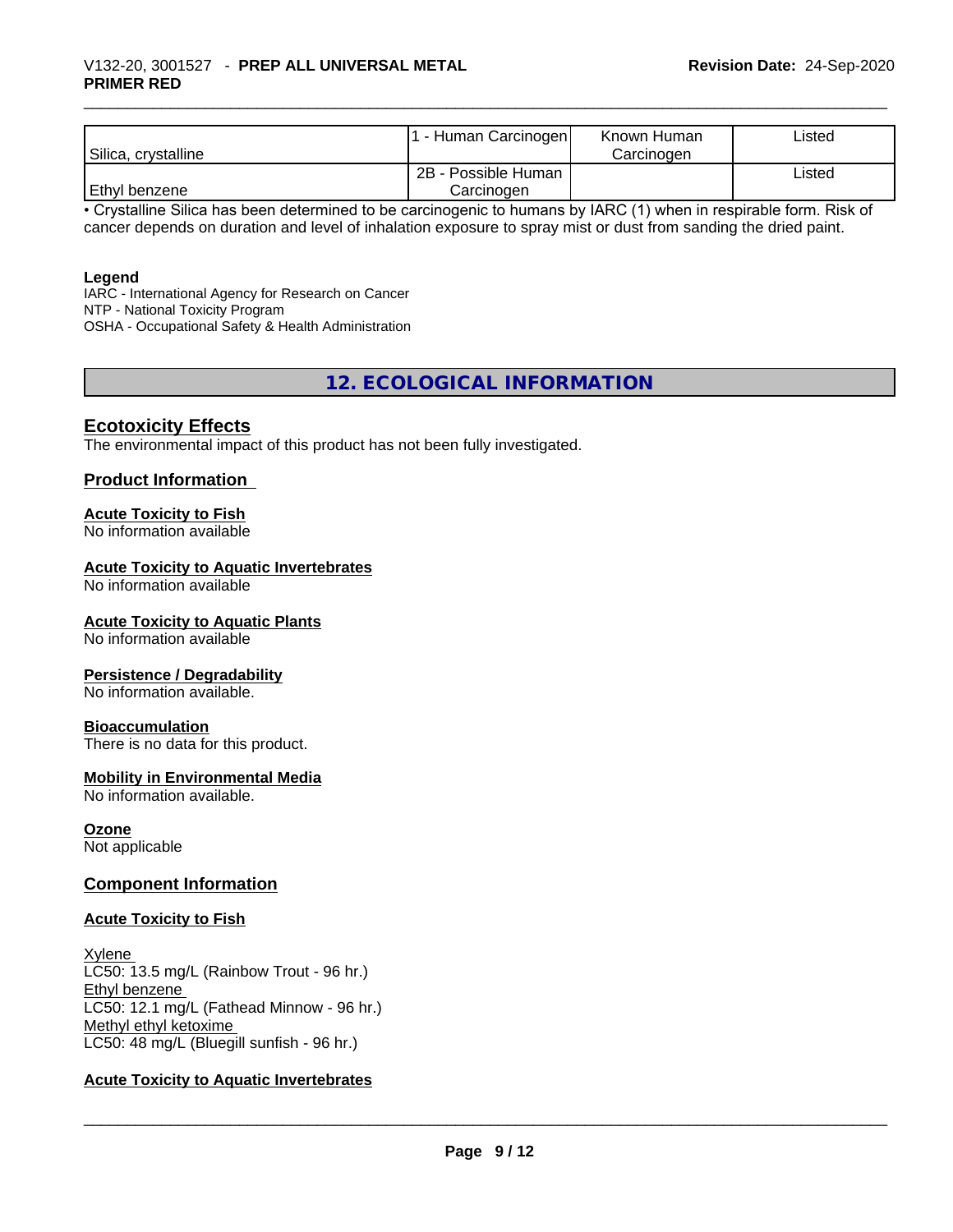Ethyl benzene EC50: 1.8 mg/L (Daphnia magna - 48 hr.) Methyl ethyl ketoxime EC50: 750 mg/L (Daphnia magna - 48 hr.)

### **Acute Toxicity to Aquatic Plants**

Ethyl benzene EC50: 4.6 mg/L (Green algae (Scenedesmus subspicatus), 72 hrs.)

### **13. DISPOSAL CONSIDERATIONS**

| <b>Waste Disposal Method</b>   | Dispose of in accordance with federal, state, and local regulations. Local<br>requirements may vary, consult your sanitation department or state-designated<br>environmental protection agency for more disposal options. |
|--------------------------------|---------------------------------------------------------------------------------------------------------------------------------------------------------------------------------------------------------------------------|
| <b>Empty Container Warning</b> | Emptied containers may retain product residue. Follow label warnings even after<br>container is emptied. Residual vapors may explode on ignition.                                                                         |

## **14. TRANSPORT INFORMATION**

| DOT<br><b>Proper Shipping Name</b><br><b>Hazard class</b><br>UN-No.<br><b>Packing Group</b><br><b>Description</b> | <b>PAINT</b><br>3<br>UN1263<br>Ш<br>UN1263, PAINT, 3, II |
|-------------------------------------------------------------------------------------------------------------------|----------------------------------------------------------|
| <b>ICAO/IATA</b>                                                                                                  | Contact the preparer for further information.            |
| <b>IMDG/IMO</b>                                                                                                   | Contact the preparer for further information.            |

### **15. REGULATORY INFORMATION**

## **International Inventories**

| <b>TSCA: United States</b> | Yes - All components are listed or exempt. |
|----------------------------|--------------------------------------------|
| <b>DSL: Canada</b>         | Yes - All components are listed or exempt. |

### **Federal Regulations**

### **SARA 311/312 hazardous categorization**

| Acute health hazard               | Yes |
|-----------------------------------|-----|
| Chronic Health Hazard             | Yes |
| Fire hazard                       | Yes |
| Sudden release of pressure hazard | Nο  |
| Reactive Hazard                   | N٥  |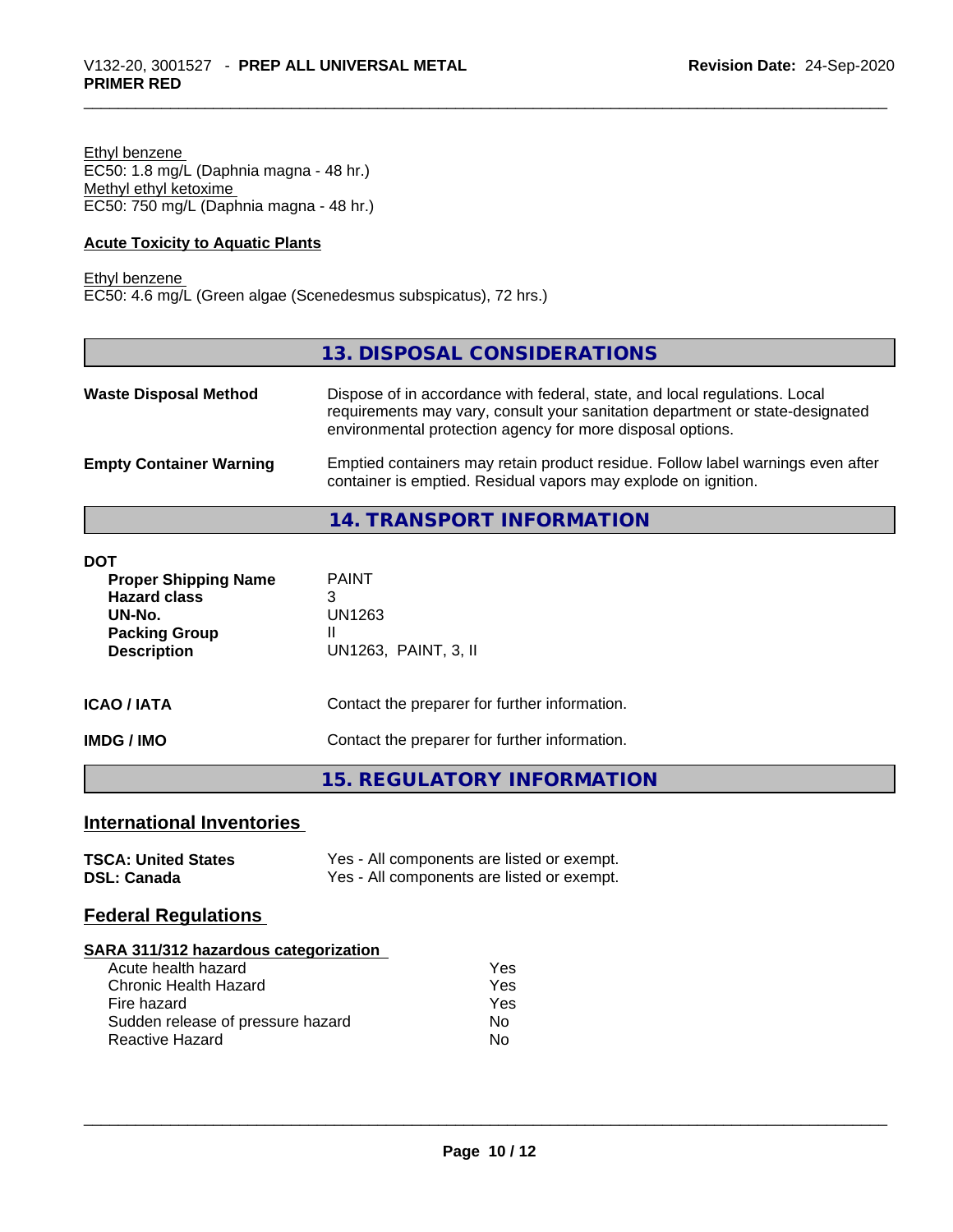### **SARA 313**

Section 313 of Title III of the Superfund Amendments and Reauthorization Act of 1986 (SARA). This product contains a chemical or chemicals which are subject to the reporting requirements of the Act and Title 40 of the Code of Federal Regulations, Part 372:

| <b>Chemical name</b> | <b>CAS No.</b> | Weight-% | <b>CERCLA/SARA 313</b><br>(de minimis concentration) |
|----------------------|----------------|----------|------------------------------------------------------|
| Xvlene               | 1330-20-7      | $5 - 10$ |                                                      |
| Ethyl benzene        | 100-41-4       | - 5      |                                                      |

#### **Clean Air Act,Section 112 Hazardous Air Pollutants (HAPs) (see 40 CFR 61)**

This product contains the following HAPs:

| <b>Chemical name</b> | CAS No.   | Weight-% | <b>Hazardous Air Pollutant</b> |
|----------------------|-----------|----------|--------------------------------|
|                      |           |          | (HAP)                          |
| Xvlene               | 1330-20-7 | 5 - 10   | ∟isted                         |
| Ethyl benzene        | 100-41-4  | l - 5    | _isted                         |

### **US State Regulations**

### **California Proposition 65**

**A** WARNING: Cancer and Reproductive Harm– www.P65warnings.ca.gov

#### **State Right-to-Know**

| <b>Chemical name</b> | <b>Massachusetts</b> | <b>New Jersey</b> | Pennsylvania |
|----------------------|----------------------|-------------------|--------------|
| Silica, crystalline  |                      |                   |              |
| Talc                 |                      |                   |              |
| Xylene               |                      |                   |              |
| Petroleum ether      |                      |                   |              |
| Iron oxide           |                      |                   |              |
| Ethyl benzene        |                      |                   |              |

#### **Legend**

X - Listed

**16. OTHER INFORMATION**

**HMIS** - **Health:** 2\* **Flammability:** 3 **Reactivity:** 0 **PPE:** -

 $\overline{\phantom{a}}$  ,  $\overline{\phantom{a}}$  ,  $\overline{\phantom{a}}$  ,  $\overline{\phantom{a}}$  ,  $\overline{\phantom{a}}$  ,  $\overline{\phantom{a}}$  ,  $\overline{\phantom{a}}$  ,  $\overline{\phantom{a}}$  ,  $\overline{\phantom{a}}$  ,  $\overline{\phantom{a}}$  ,  $\overline{\phantom{a}}$  ,  $\overline{\phantom{a}}$  ,  $\overline{\phantom{a}}$  ,  $\overline{\phantom{a}}$  ,  $\overline{\phantom{a}}$  ,  $\overline{\phantom{a}}$ 

### **HMIS Legend**

- 0 Minimal Hazard
- 1 Slight Hazard
- 2 Moderate Hazard
- 3 Serious Hazard
- 4 Severe Hazard
- \* Chronic Hazard

X - Consult your supervisor or S.O.P. for "Special" handling instructions.

*Note: The PPE rating has intentionally been left blank. Choose appropriate PPE that will protect employees from the hazards the material will present under the actual normal conditions of use.*